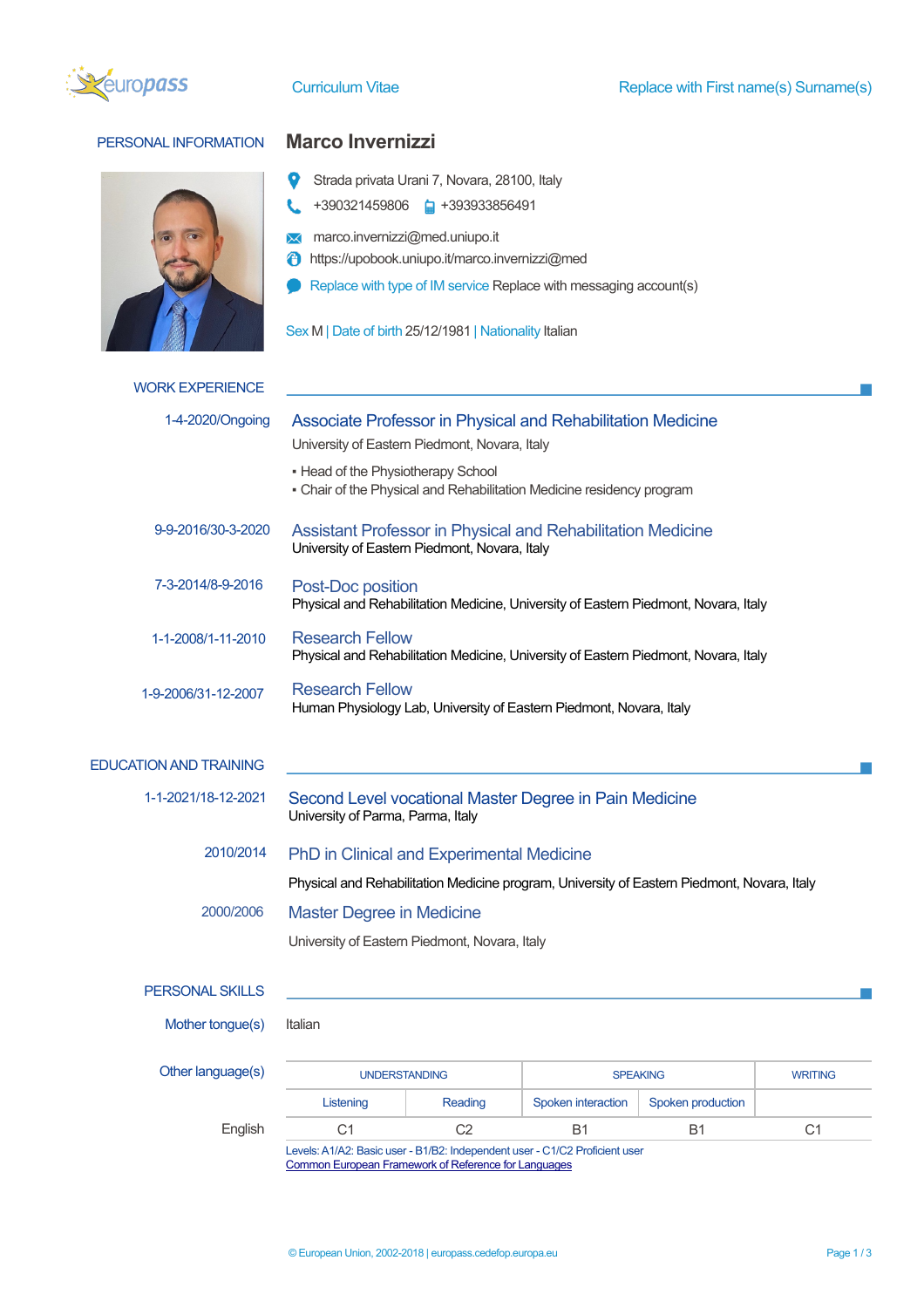

| Organisational / managerial skills | • Head of the Physiotherapy School<br>. Chair of the Residency program in Physical and Rehabilitation Medicine<br>. Member of the Council of the Department of Health Sciences, University of Eastern Piedmont<br>• Member of the School of Medicine Council, University of Eastern Piedmont |  |
|------------------------------------|----------------------------------------------------------------------------------------------------------------------------------------------------------------------------------------------------------------------------------------------------------------------------------------------|--|
| Job-related skills                 | . Expertise in both scientific and clinical field of cancer rehabilitation, musculoskeletal rehabilitation,<br>neurological reahabilitation and pain medicine with a specific focus on mini-invasive ecoguided<br>procedures                                                                 |  |

| Digital skills | <b>SELF-ASSESSMENT</b>           |               |                     |               |                           |  |  |
|----------------|----------------------------------|---------------|---------------------|---------------|---------------------------|--|--|
|                | <b>Information</b><br>processing | Communication | Content<br>creation | <b>Safety</b> | <b>Problem</b><br>solving |  |  |
|                | IU                               | IU            | BU                  | BU            | <b>BU</b>                 |  |  |
|                | .<br>.<br>.<br>.                 |               |                     |               |                           |  |  |

Levels: Basic user - Independent user - Proficient user Digital competences - Self-assessment grid

Other skills • carpentry

Driving licence A,B

## ADDITIONAL INFORMATION

### **MEMBERSHIPS AND OFFICES IN PROFESSIONAL SOCIETIES**

- -ASBMR (American Society for Bone and Mineral Research) member 2011-2013
- SIMFER (Società Italiana di Medicina Fisica e Riabilitativa) member since 2008
- SIMFER regional council member (2017-present)
- founding member SISDIM (Società Italiana per lo studio delle disabilità muscolo scheletriche) 2013
- SIRN (Società Italiana di Riabilitazione Neurologica) faculty member since 2019

## **TEACHING AND MENTORING ACTIVITIES**

- Member of the council in the international PhD program "Food, Health and Longevity" University of Eastern Piedmont since 2019
- Member of the council in the PhD program "Medical Sciences and Biotechnologies" University of Eastern Piedmont since 2018
- Professor in Kinesiology (2016-present), University degree in Physioterapy, University of Eastern Piedmont "A. Avogadro", Novara, Italy
- Professor in Oncological Rehabilitation (2016-present), University degree in Physioterapy, University of Eastern Piedmont "A. Avogadro", Novara, Italy
- Professor of "physical exercise and rehabilitation" at the Master degree in "Human Nutrition" University of Eastern Piedmont
- Professor of "phisycal activity and lifestyle medicine" at the Master degree in "Lifestyle Medicine" University of Eastern Piedmont
- President of the second degree course in "Musculo-Skeletal Pain management in rehabilitation" Universtiy of Eastern Piedmont since 2018
- Reviewer for the following journals: Journal of Cachexia, Sarcopenia and Muscle, Osteoporosis International, Pain Medicine, European Journal of Physical and Rehabilitation Medicine, Clinical Rehabilitation, Aging Clinical and Experimental Research, Functional Neurology, Frontiers in Neuroscience